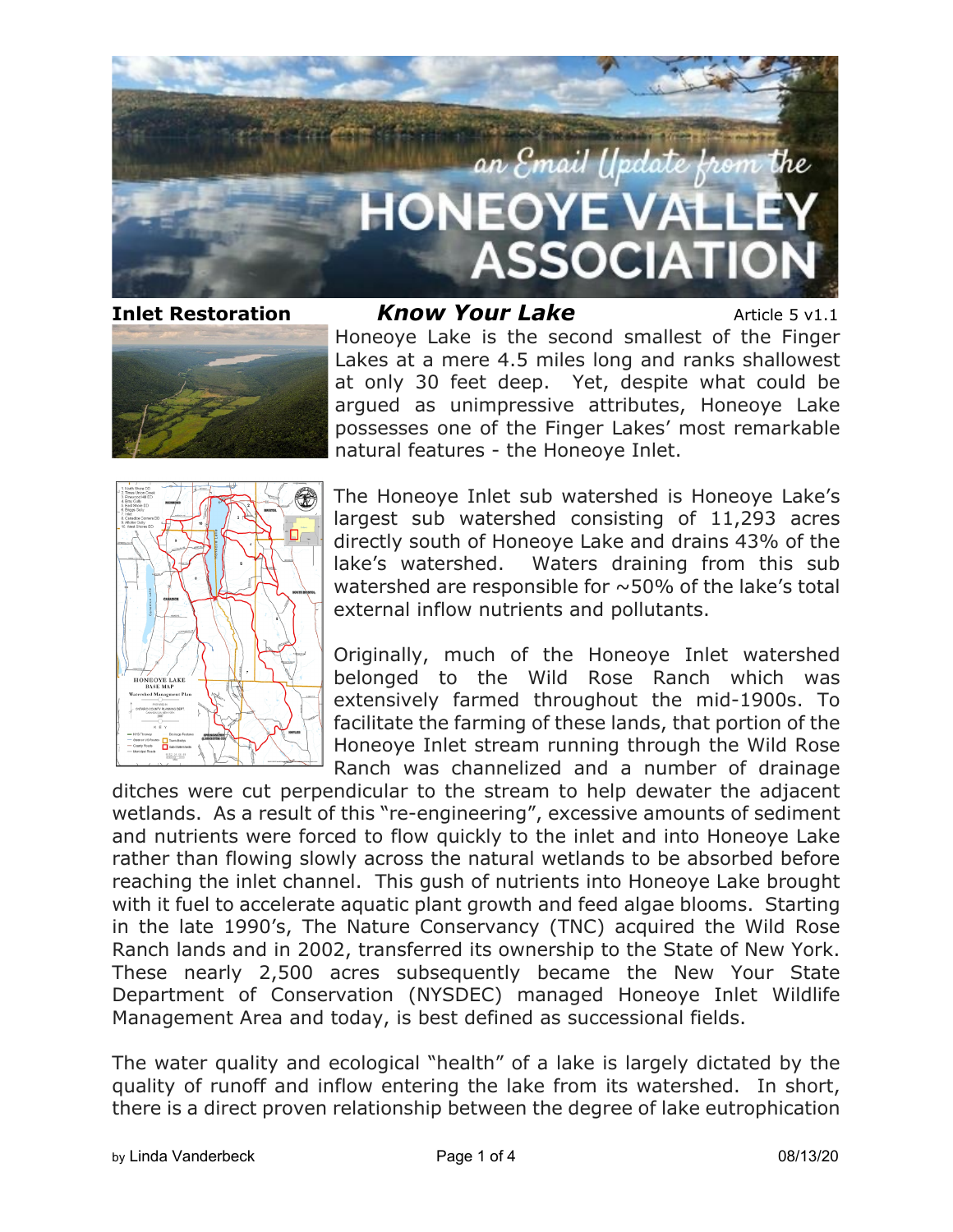

## **Inlet Restoration** *Know Your Lake* Article 5 v1.1

and the intensity of watershed development and disturbance. So, the logical conclusion is: if the amount of pollutant loading can be reduced, then the water quality of the lake should improve. Following this rationale, the Honeoye Lake Watershed Task Force (HLWTF) established a partnership with other stakeholders in an effort to restore the Honeoye Inlet to its original function of filtering out nutrients and sediments from watershed runoff before entering Honeoye Lake - and in doing so, launched The Honeoye Inlet Restoration Project.

The Nature Conservancy, the Ontario County Soil & Water Conservation District, New York State Department of Environmental Conservation, the Honeoye Valley Association, Finger Lakes Community College, the Honeoye Lake Watershed Task Force, and the United States Fish and Wildlife Service came together with four objectives: flood attenuation, pollutant removal, habitat creation, and increased passive recreational opportunities. Princeton Hydro (pH) was contracted by TNC and the HLWTF to update the hydrologic and nutrient budgets of Honeoye Lake and provide recommendations.



Their analysis, coupled with the project objectives, led to a four-part solution. Firstly, reconnect the stream and the floodplain to replicate the flood storage functionality of a floodplain. Secondly, fill some of the ditches that run perpendicular to Honeoye Inlet to force flood flows out into the adjacent land. Thirdly, lengthen 3,700 feet of the inlet stream to recreate

meander and sinuosity primarily in its more northern end. Lastly, construct a backwater wetland to provide additional pollutant removal. Princeton Hydro estimated that this project would reduce the total external load of nutrients into the lake from the watershed by  $\sim$ 30%.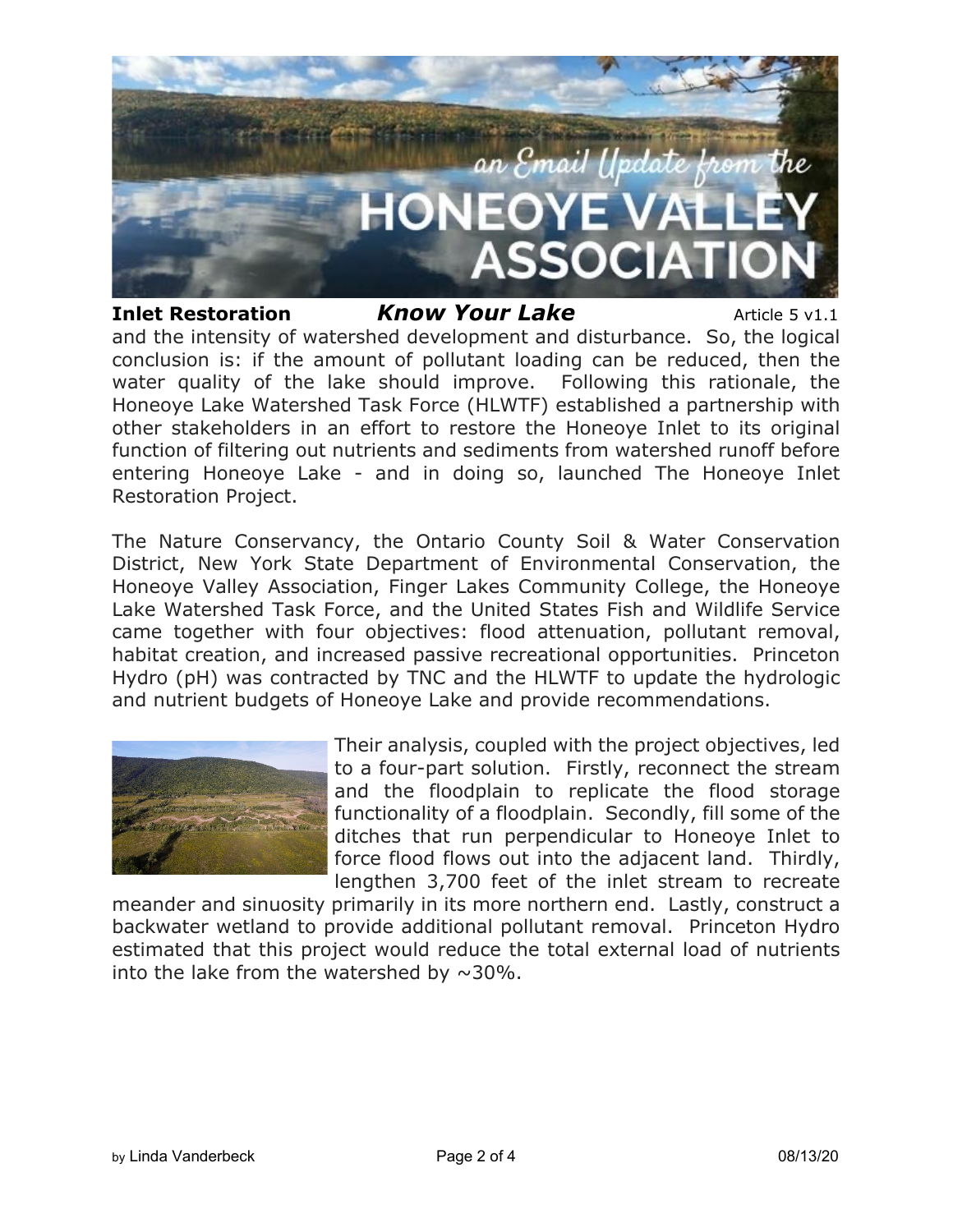

**Inlet Restoration** *Know Your Lake* Article 5 v1.1 The Inlet Restoration Project was funded by a \$300,000 DEC WQIP grant award, ~\$50,000 of resident donations to The Nature Conservancy, and ~\$50,000 of in-kind labor. Also, starting in 2016 until spring of 2018, community volunteers planted approximately 6000 native trees/shrubs along the new inlet channel to stabilize the inlet stream bank. We greatly appreciated your donations and volunteer

tree/shrub planting help for this project.

The project was completed in October 2016 and the Honeoye Inlet area is now flourishing with wildlife and is slowing the sediment and nutrient loading into Honeoye Lake. The combined achievement of all the organizations and individuals is so significant to not only Honeoye Lake but also to conservation mindfulness in general, that in 2018 the project earned the well-deserved Environmental Innovation award in the Civic Non Profit category by the Seneca Zoo Society for their incredible efforts!



So, the next time you look to the south end of Honeoye Lake with its wild landscape, floating lily pads and beaver dams remember that it is the lifeblood of Honeoye Lake and be thankful for the vision and efforts that brought it back to life.

We welcome your feedback at the email address below and encourage you to exchange viewpoints with your neighbors, family, and friends. HVA has been, and will continue to be, an active partner in the future of the Honeoye Lake watershed and is committed to communicating accurate information that leads to informed opinions regarding lake management recommendations.